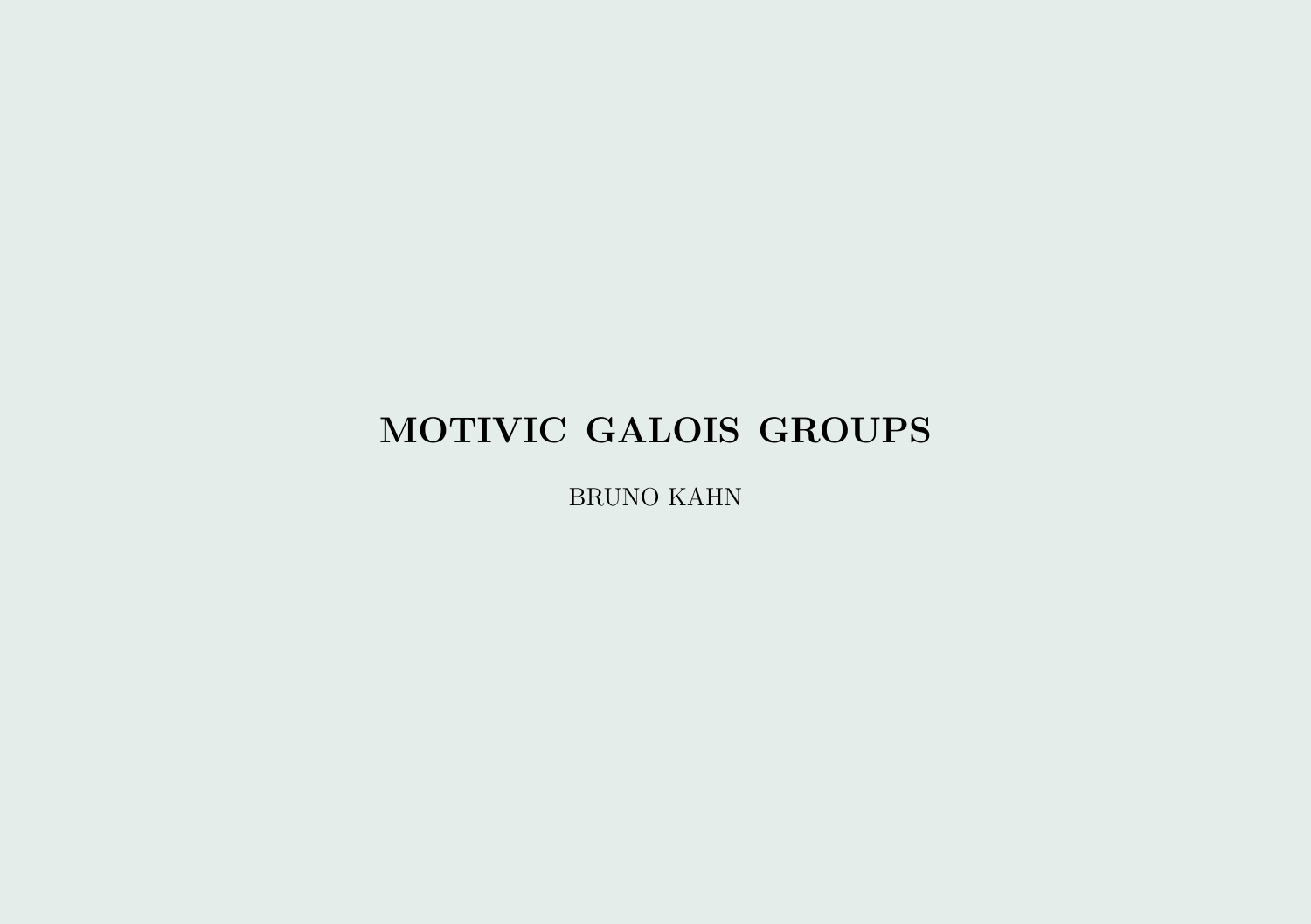# 1. Tannakian categories ([\[26\]](#page-19-0), cf. [\[7\]](#page-19-0))

<span id="page-1-0"></span>K field of characteristic 0, A rigid tensor K-linear *abelian* category, L extension of K.

**Definition 1.** An L-valued fibre functor is a tensor functor  $\omega$  :  $\mathcal{A} \rightarrow Vec_L$  which is faithful and exact.

# **Definition 2.**  $\mathcal{A}$  is

- neutralised Tannakian if one is given a  $K$ -valued fibre functor
- neutral Tannakian if  $\exists K$ -valued fibre functor
- Tannakian if ∃ L-valued fibre functor for some L.

**Example 1.** G affine K-group scheme,  $\mathcal{A} = Rep_K(G), \ \omega : \mathcal{A} \to Vec_K$  the forgetful functor.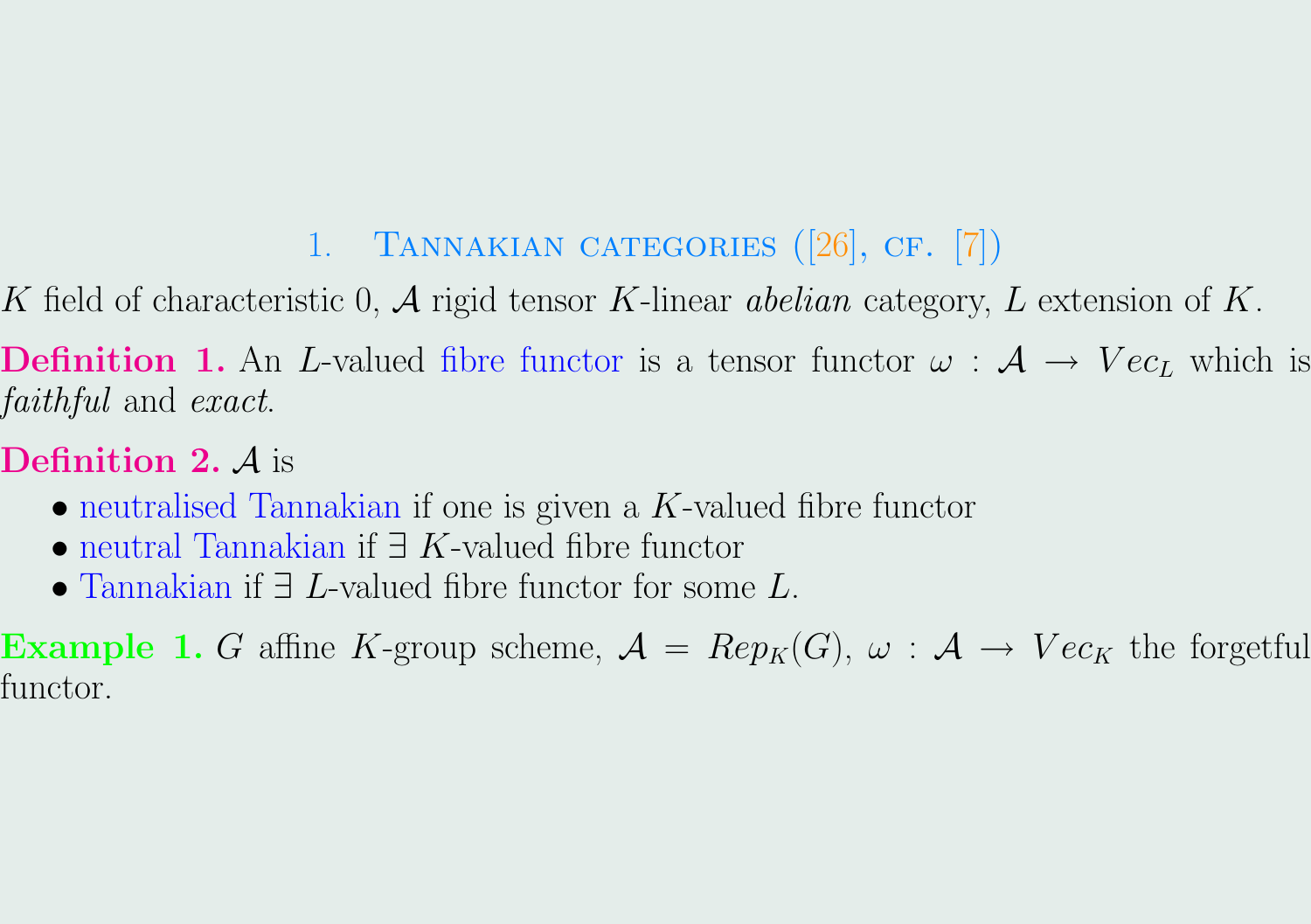$(\mathcal{A}, \omega)$  neutralised Tannakian category:  $G_K := Aut^{\otimes}(\omega)$  is (canonically) the K-points of an affine K-group scheme  $G(\omega)$ .

**Theorem 1** (Grothendieck-Saavedra [\[26\]](#page-19-0)). a) For  $(A, \omega)$  as in Example [1,](#page-1-0)  $G(A, \omega) = G$ . b) In general  $\omega$  enriches into a tensor equivalence of categories

 $\tilde{\omega}: \mathcal{A} \stackrel{\sim}{\longrightarrow} Rep_{K}(G(\mathcal{A},\omega)).$ 

c) Dictionary (special case): A semi-simple  $\iff$  G proreductive.

When A Tannakian but not neutralised, need replace  $G(A, \omega)$  by a gerbe (or a groupoid): Saavedra-Deligne [\[8\]](#page-19-0).

**Theorem 2** (Deligne  $[8]$ ). A rigid K-linear abelian. Equivalent conditions:

- $\bullet$  A is Tannakian
- $\forall M \in \mathcal{A}, \exists n > 0: \Lambda^n(M) = 0.$
- $\forall M \in \mathcal{A}$ ,  $\dim_{rigid}(M) \in \mathbf{N}$ .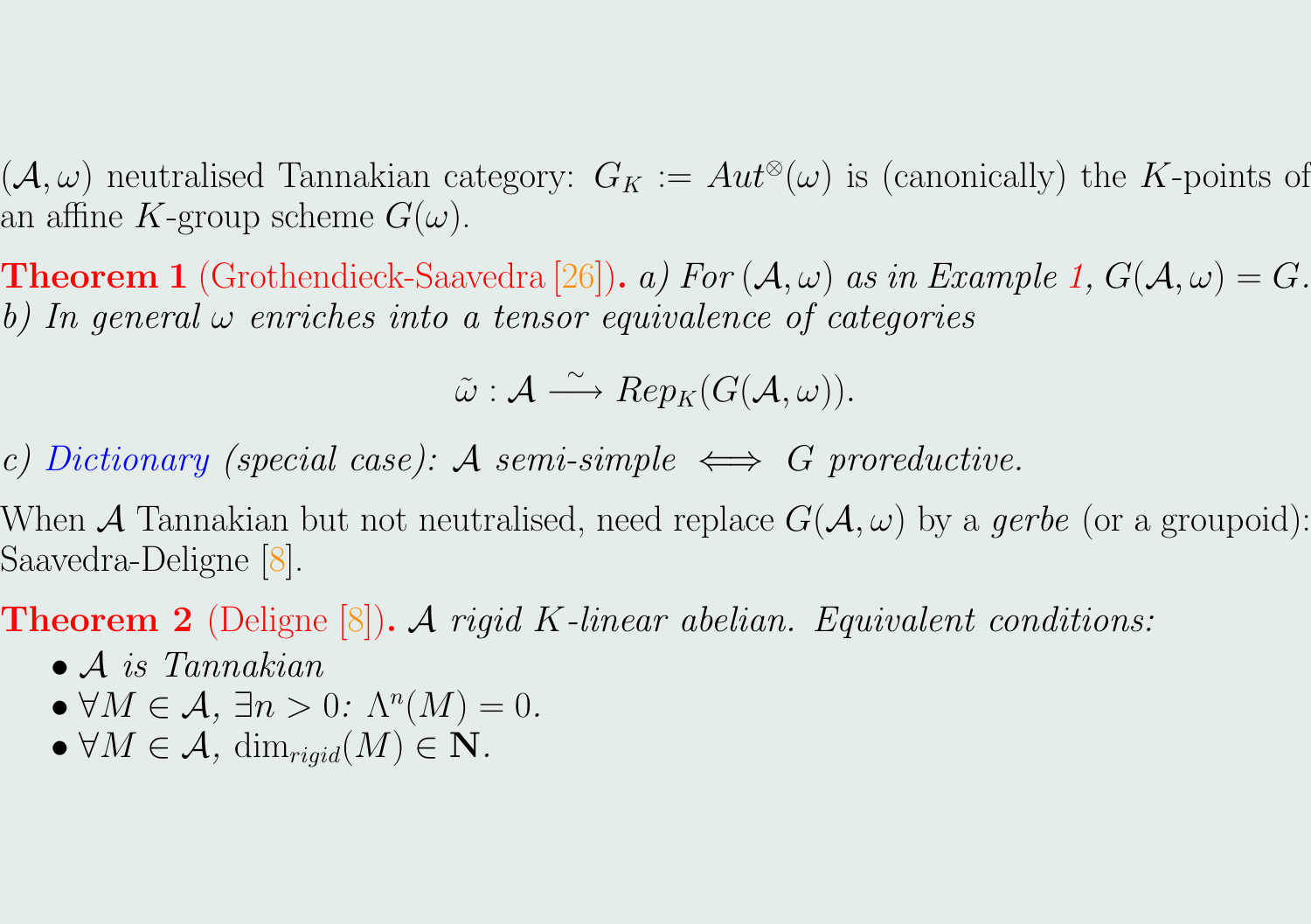#### 2. ARE MOTIVES TANNAKIAN?

Ideally, would like  $Mot_{num}(k, \mathbf{Q})$  Tannakian, fibre functors given by Weil cohomologies H. Two problems:



- Mot<sub>num</sub> $(k, Q)$  is never Tannakian because  $\dim_{rigid}(X) = \chi(X)$  may be negative (e.g. X curve of genus q:  $\chi(X) = 2 - 2q$ .
- Second problem: matter of commutativity constraint need modify it.
- Yields Grothendieck's *standard conjectures* ([\[13\]](#page-19-0), cf. [\[20\]](#page-19-0)):
	- $\bullet$  (HN)  $\sim_H=\sim_{\text{num}}$ .

•

• (C)  $\forall X$  the Künneth components of  $H(\Delta_X)$  are algebraic.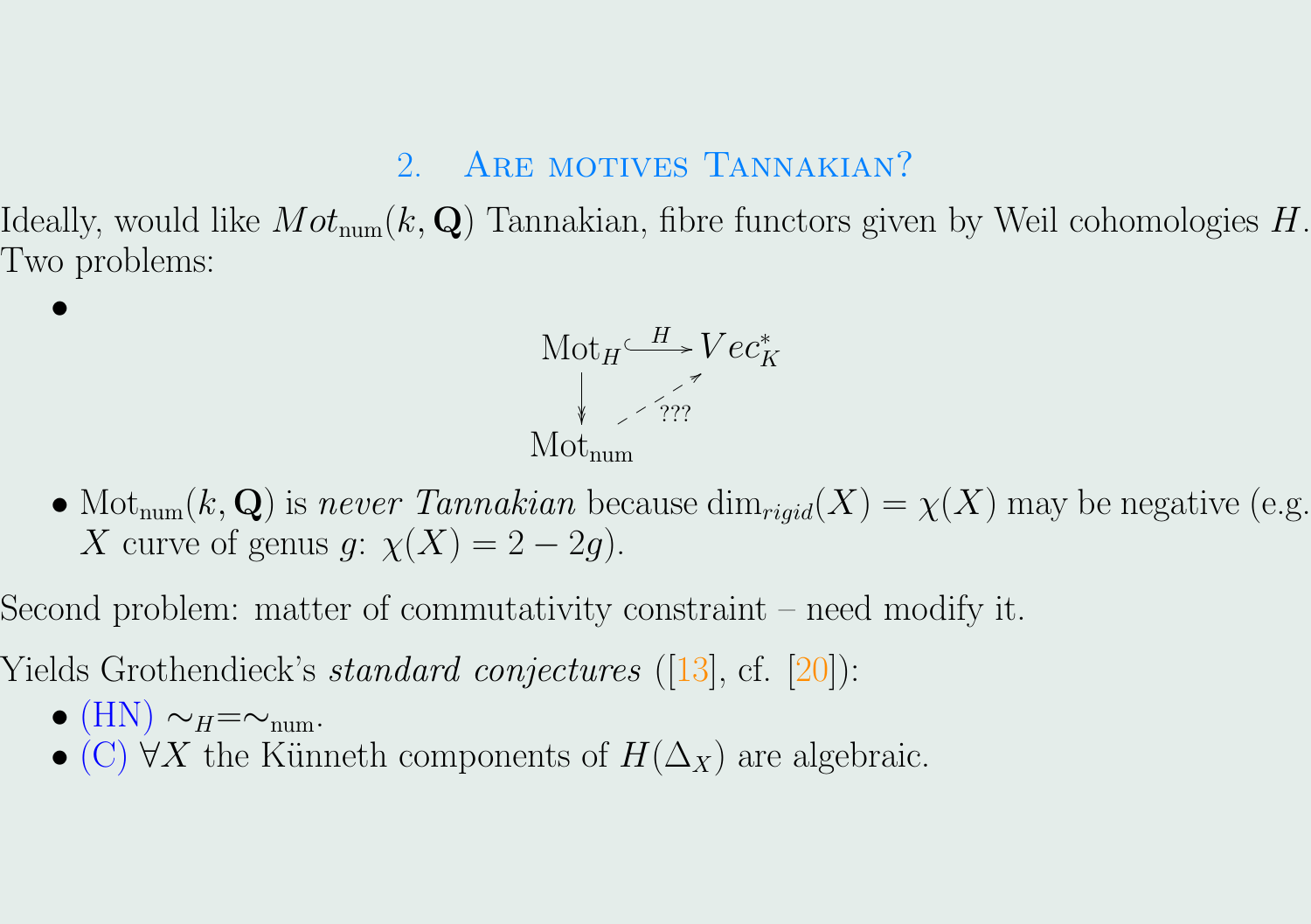Another conjecture (B) (skipped):

- $\bullet$  (HN)  $\Rightarrow$  (B)  $\Rightarrow$  (C).
- (HN)  $\iff$  (B) in characteristic 0.
- **Theorem 3** (Lieberman-Kleiman [\[19\]](#page-19-0)). Conjecture  $(B)$  holds for abelian varieties.
- **Theorem 4** (Katz-Messing [\[18\]](#page-19-0)). Conjecture  $(C)$  is true if k finite.
- **Corollary 1** (Jannsen [\[14\]](#page-19-0)). If k finite, a suitable modification  $Mot_{num}(k, Q)$  is (abstractly) Tannakian.
- Apart from this, wide open!
- **Definition 3.** When  $\text{Mot}_{num}(k, \mathbf{Q})$  exists, the gerbe that classifies it is called the [pure] motivic Galois group  $GMot_k$ . H Weil cohomology with coefficients K: fibre of  $GMot_k$  at H is proreductive K-group  $GMot_{H,k}$ .
- More generally,  $\mathcal A$  thick rigid subcategory of Mot<sub>num</sub>, get an "induced" Galois group  $GMot(\mathcal{A})$  of  $\mathcal{A}$ , quotient of the motivic Galois group. E.g.  $\mathcal{A}$  thick rigid subcategory generated by  $h(X)$ : get the motivic Galois group of X  $GMot_{H,k}(X)$  (of finite type).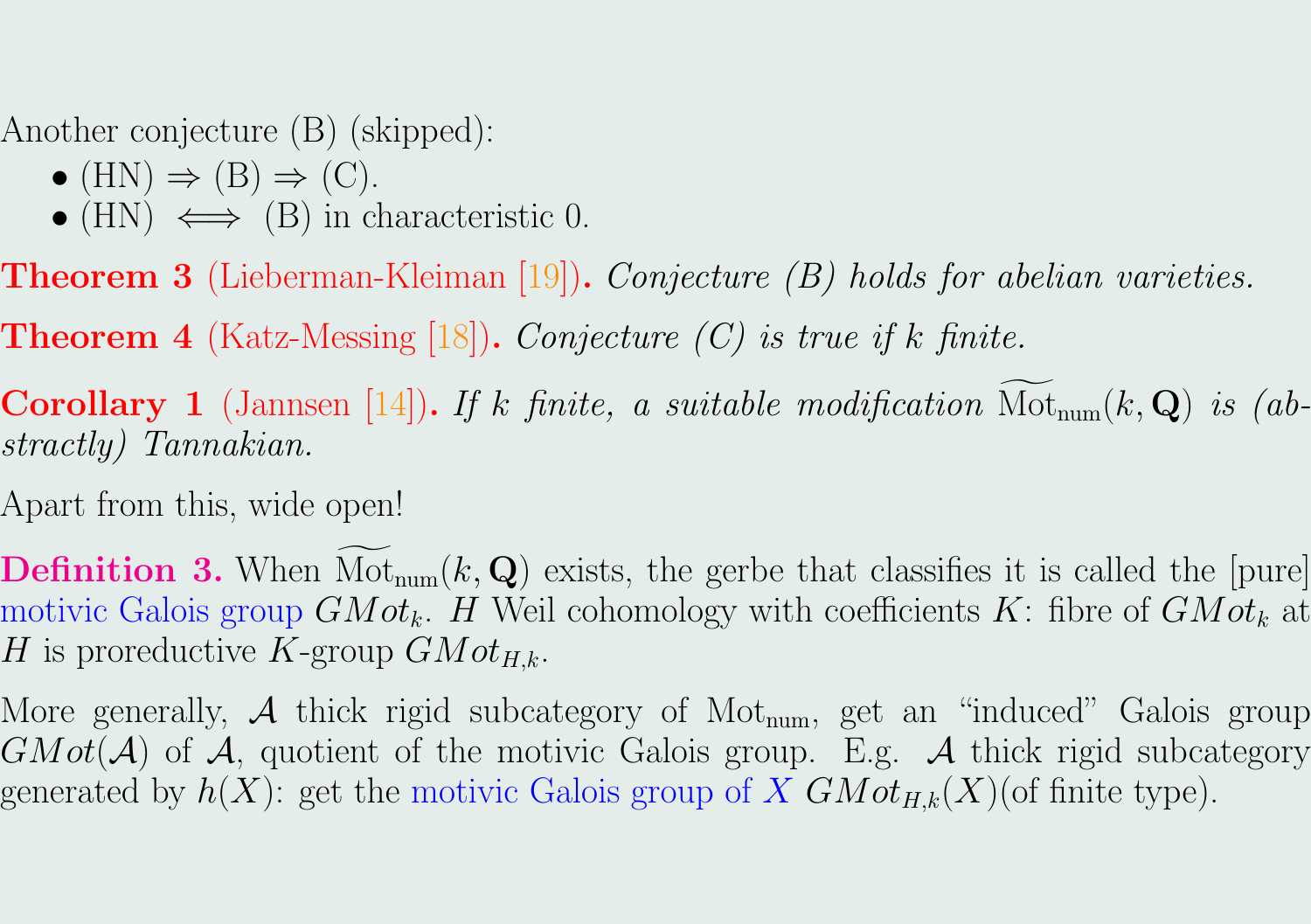#### Examples 2.

- (1)  $\mathcal{A} =$  Artin motives (generated by  $h(\text{Spec } E)$ ,  $[E : k] < \infty$ ):  $GMot(\mathcal{A}) = G_k$ .
- $(2)$   $\mathcal{A}$  = pure Tate motives (generated by L or  $h(\mathbf{P}^1)$ ):  $GMot(\mathcal{A}) = \mathbb{G}_m$ .
- (3)  $\mathcal{A} =$  pure Artin-Tate motives (put these two together):  $GMot(\mathcal{A}) = G_k \times \mathbb{G}_m$ .
- (4) E elliptic curve over **Q**,  $H = H_{Betti}$ .
	- E not CM  $\Rightarrow$  GMot<sub>H,Q</sub>(E) = GL<sub>2</sub>.
	- $E \text{ CM} \Rightarrow G M o t_{H, \mathbf{Q}}(E) = \text{torus in } GL_2 \text{ or its normaliser.}$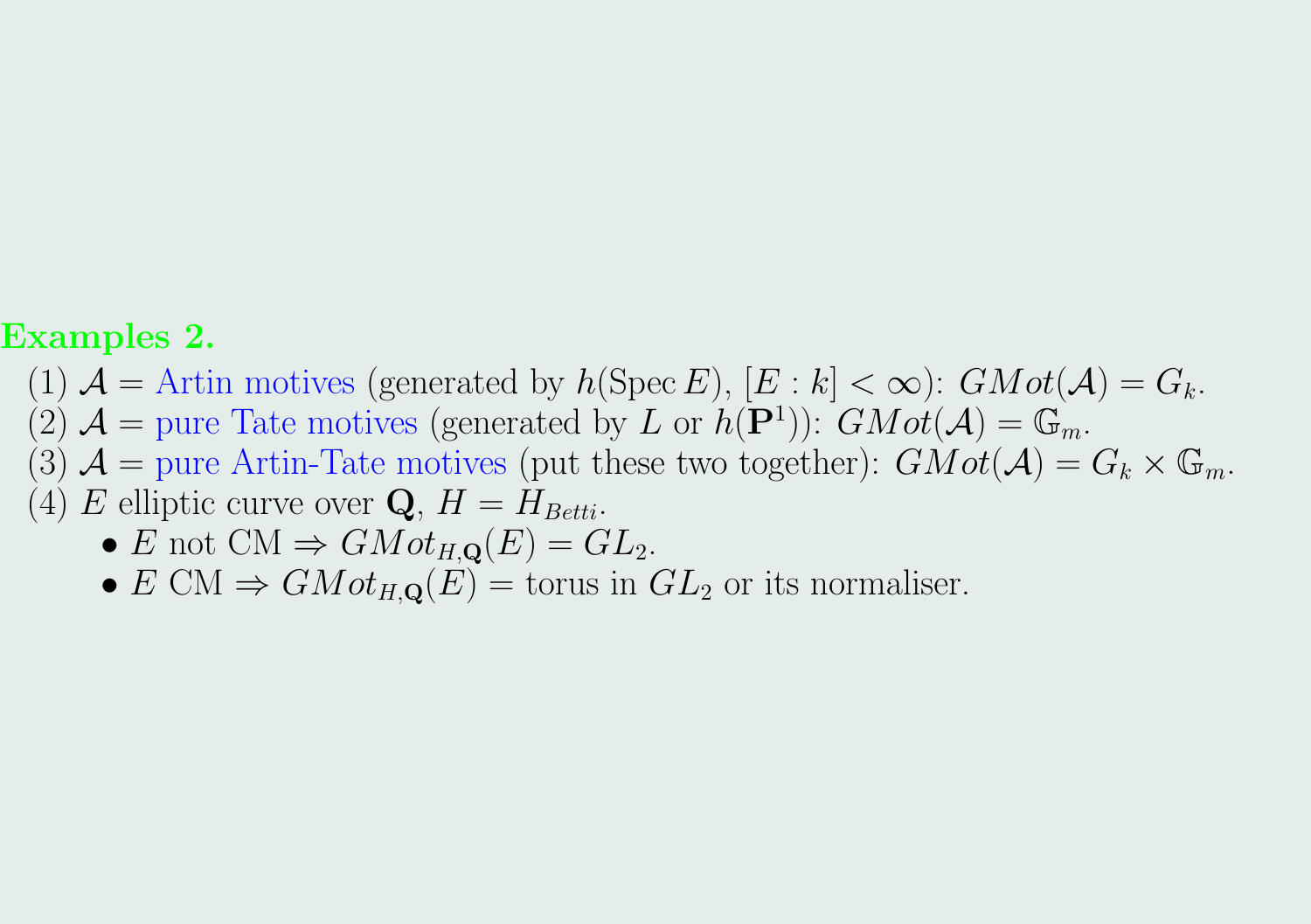**Example 3.** Suppose Conjecture (HN) true.

- Characteristic 0: Betti cohomology yields (several) Q-valued fibre functors, as long as  $card(k) \leq card(\mathbf{C})$ : Mot<sub>num</sub> $(k, \mathbf{Q})$  is neutral. Comparison isomorphisms  $\Rightarrow$  isomorphisms between various motivic Galois groups.
- Characteristic p:  $k \supseteq \mathbf{F}_{p^2}$  finite  $\Rightarrow$  Mot<sub>num</sub> $(k, \mathbf{Q})$  is not neutral: if  $K \subseteq \mathbf{R}$  or  $K \subseteq \mathbf{Q}_p$ , no K-valued fibre functor (Serre: endomorphisms of a supersingular elliptic curve = quaternion **Q**-algebra nonsplit by  $\mathbf{R}, \mathbf{Q}_p$ .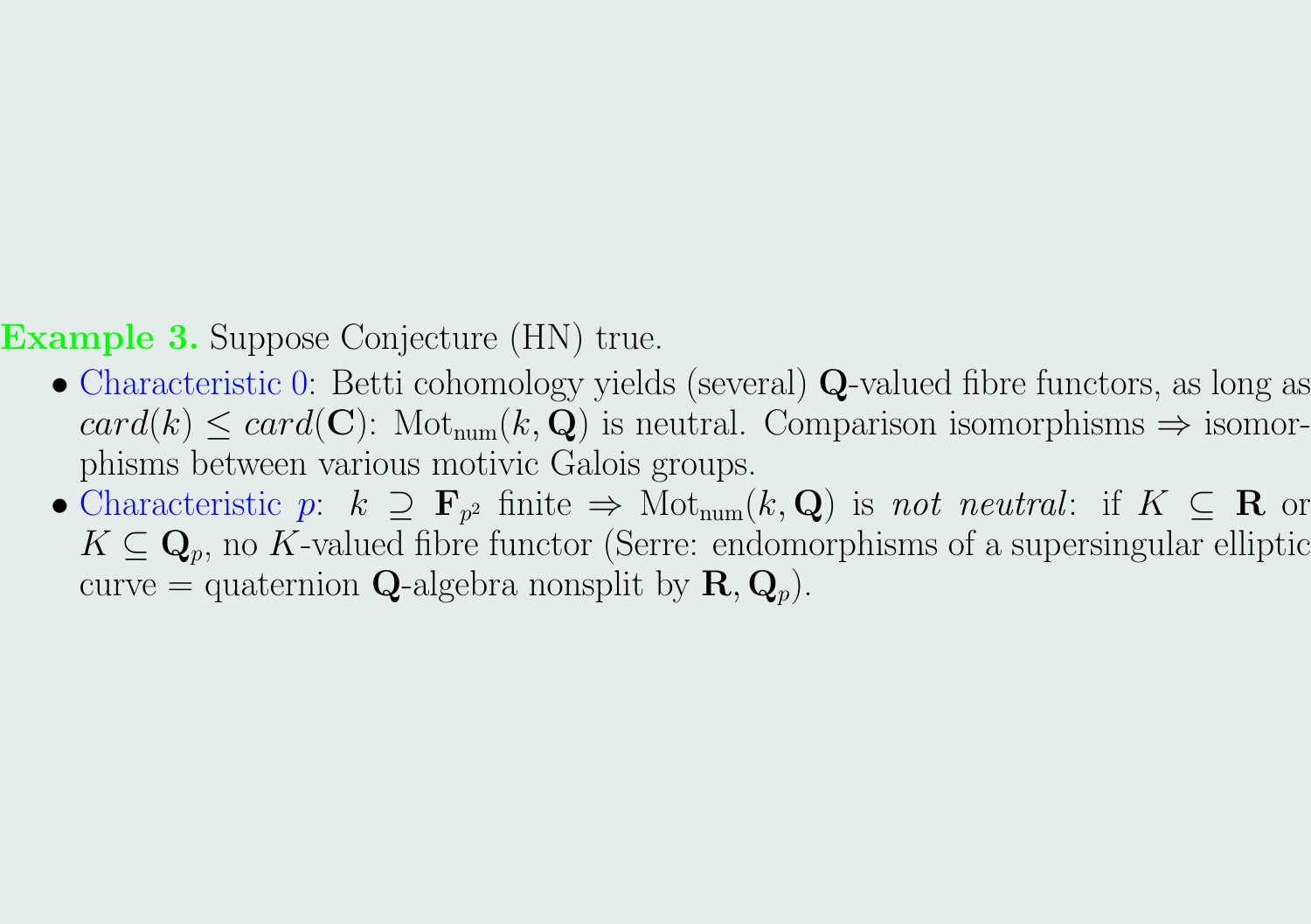# 3. CONNECTION WITH HODGE AND TATE CONJECTURES 3.1. Tate conjecture. k finitely generated,  $G_k := Gal(\bar{k}/k)$ ,  $H = H_l$  ( $l \neq \text{char } k$ ): the ⊗-functor

$$
H_l: \text{Mot}_H \to Vec_{\mathbf{Q}_l}^*
$$

enriches into a ⊗-functor

$$
\hat{H}_l: \text{Mot}_H \to Rep_{\mathbf{Q}_l}^{cont}(G_k)^*.
$$

Tate conjecture  $\iff \tilde{H}_l$  fully faithful (it is faithful by definition).

**Proposition 1.** Tate conjecture  $\Rightarrow$  Conjecture (B).

Hence under Tate conjecture, Conjecture (C) holds and can modify commutativity constraint:

$$
\tilde{H}_l : \widetilde{\mathrm{Mot}}_H \to Rep_{\mathbf{Q}_l}^{cont}(G_k).
$$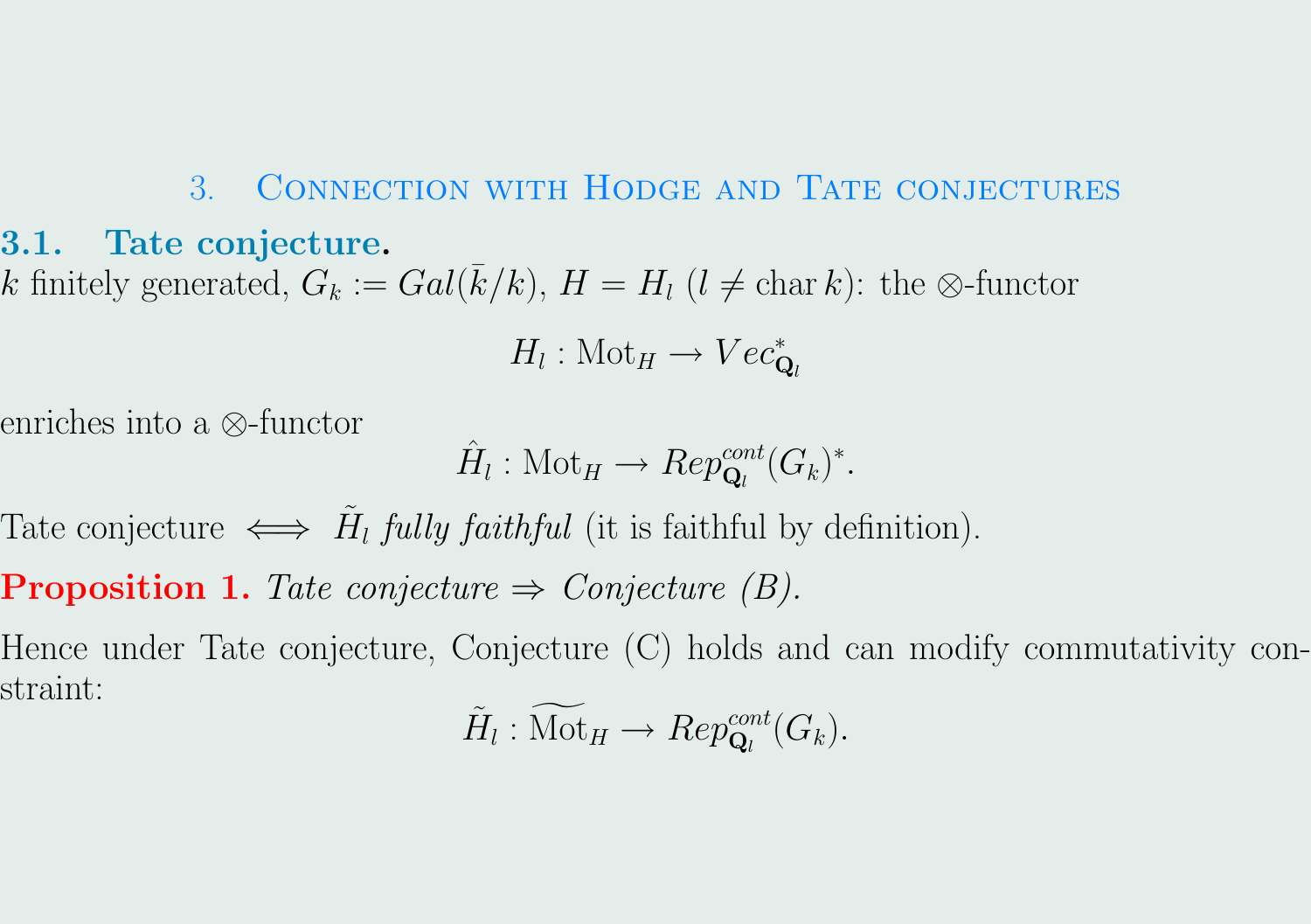$(\mathit{Rep}^{cont}_{\mathbf{Q}_l}(G_k),$  forgetful functor) neutralised Tannakian  $\mathbf{Q}_l$ -category with fundamental group  $\Gamma_k$ : for  $V \in Rep_{\mathbf{Q}_l}^{cont}(G_k)$ ,  $\Gamma_k(V) =$  Zariski closure of  $G_k$  in  $GL(V)$ .

**Proposition 2** (folklore, cf. [\[27\]](#page-19-0), [\[17\]](#page-19-0)). Assume Tate conjecture. Equivalent conditions:

- Conjecture  $(HN)$ ;
- $Im \tilde{H}_l \subseteq Rep_{\mathbf{Q}_l}^{cont}(G_k)_{ss}$  (full subcategory of semi-simple representations).

Under these conditions, Mot<sub>num</sub> Tannakian, reduce to  $\Gamma_k^{ss}$  (for  $Rep_{\mathbf{Q}_l}^{cont}(G_k)_{ss}$ ) proreductive and canonical epimorphism

$$
\Gamma_k^{ss} \longrightarrow GMot_{H_l,k}.
$$

In particular,  $\forall X$ ,  $GMot_{H_l,k}(X) = Zariski$  closure of  $G_k$  in  $GL(H_l(X))$ .

**Delicate question**: essential image of  $H_l$ ? Conjectural answers for k finite (see below) and  $k$  number field (Fontaine-Mazur [\[11\]](#page-19-0)).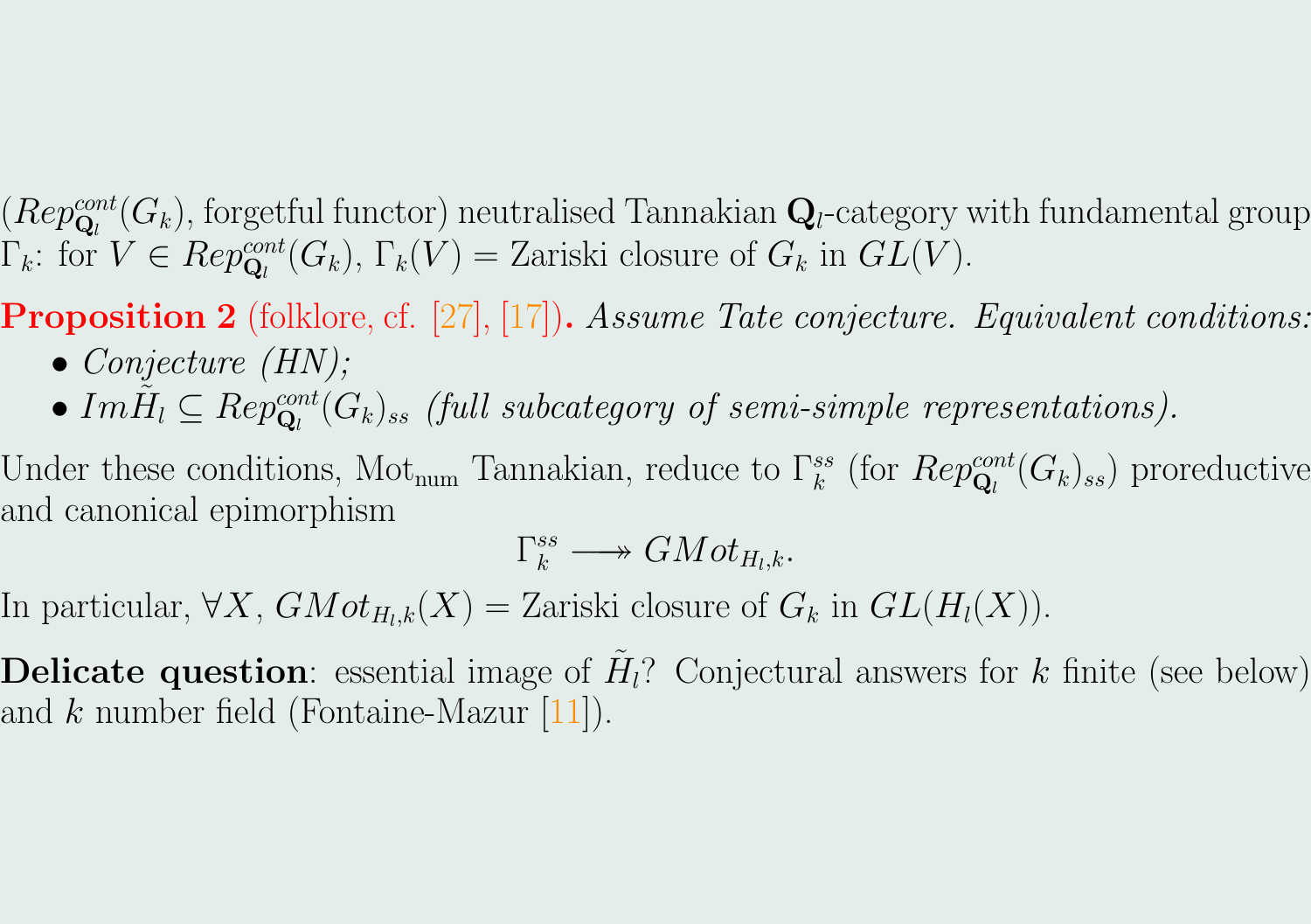#### 3.2. Hodge conjecture.

 $\sigma : k \hookrightarrow \mathbf{C}, H = H_{\sigma}$ : this time enriches into ⊗-functor

$$
\hat{H}_{\sigma}:\mathrm{Mot}_{H_{\sigma}}\rightarrow PHS_{\mathbf{Q}}^*
$$

(graded pure Hodge structures over **Q**). Hodge conjecture  $\iff \hat{H}_{\sigma}$  fully faithful. **Proposition 3.** Hodge conjecture  $\Rightarrow$  Conjecture (B)  $\iff$  Conjecture (HN). Hence, under Hodge conjecture, get modified fully faithful tensor functor

$$
\widetilde{H}_{\sigma} : \widetilde{\mathrm{Mot}}_{\mathrm{num}} \to PHS_{\mathbf{Q}}.
$$

Latter category semi-simple neutralised Tannakian (via forgetful functor). If extend scalars to **R**, fundamental group = Hodge torus  $S = R_{\mathbf{C}/\mathbf{R}}\mathbb{G}_m$ . Over **Q** it is the Mumford-Tate group MT: for  $V \in PHS_{\mathbf{Q}}, MT(V) = \mathbf{Q}$  – Zariski closure of S in  $GL(V)$ .

Hodge conjecture  $\iff \forall X$ ,  $GMot_{k,H_{\sigma}}(X) = MT(X) \subseteq GL(H_{\sigma}(X))$ .

Sometimes gives proof of Hodge conjecture (for powers of  $X, X$  abelian variety)!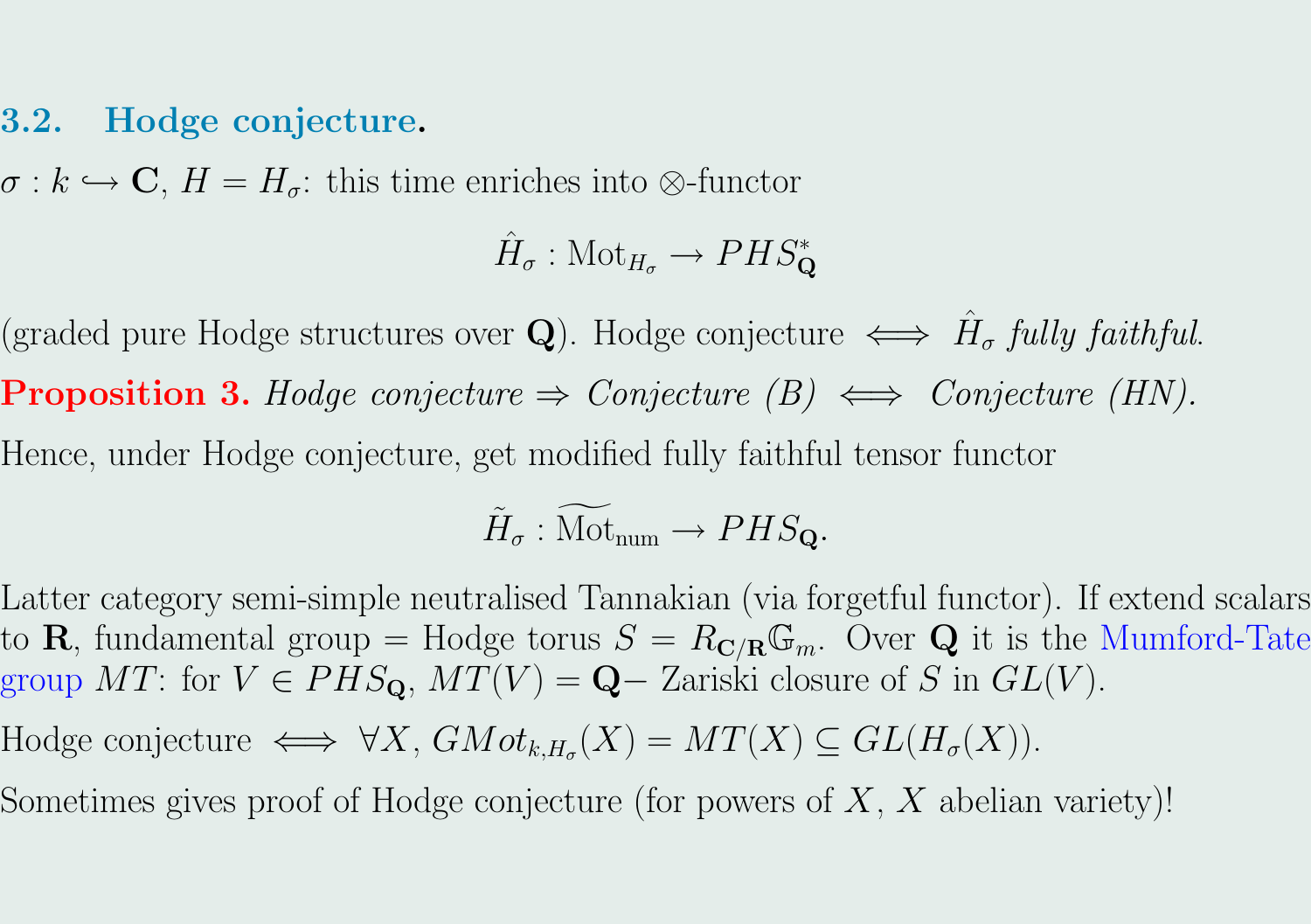## 4. Unconditional motivic Galois groups

Want an unconditional theory of motives (not assuming the unproven standard conjectures)

4.1. First approach (Deligne, André).

Both are in characteristic 0.

• **Deligne** [\[10\]](#page-19-0): replace motives by systems of compatible realisations: motives for absolute Hodge cycles (systems of cohomology classes corresponding to each other by comparison isomorphisms). Gives semi-simple Tannakian category. Hodge conjecture  $\Rightarrow$  absolute Hodge cycles are algebraic so same category.

• André  $[3]$ : only adjoin to algebraic cycles the inverses of the Lefschetz operators: motives for cycles. Gives semi-simple Tannakian category. Conjecture  $(B) \Rightarrow$  motivated cycles are algebraic so same category. (Hodge conjecture  $\Rightarrow$  Conjecture (B) so cheaper approach!)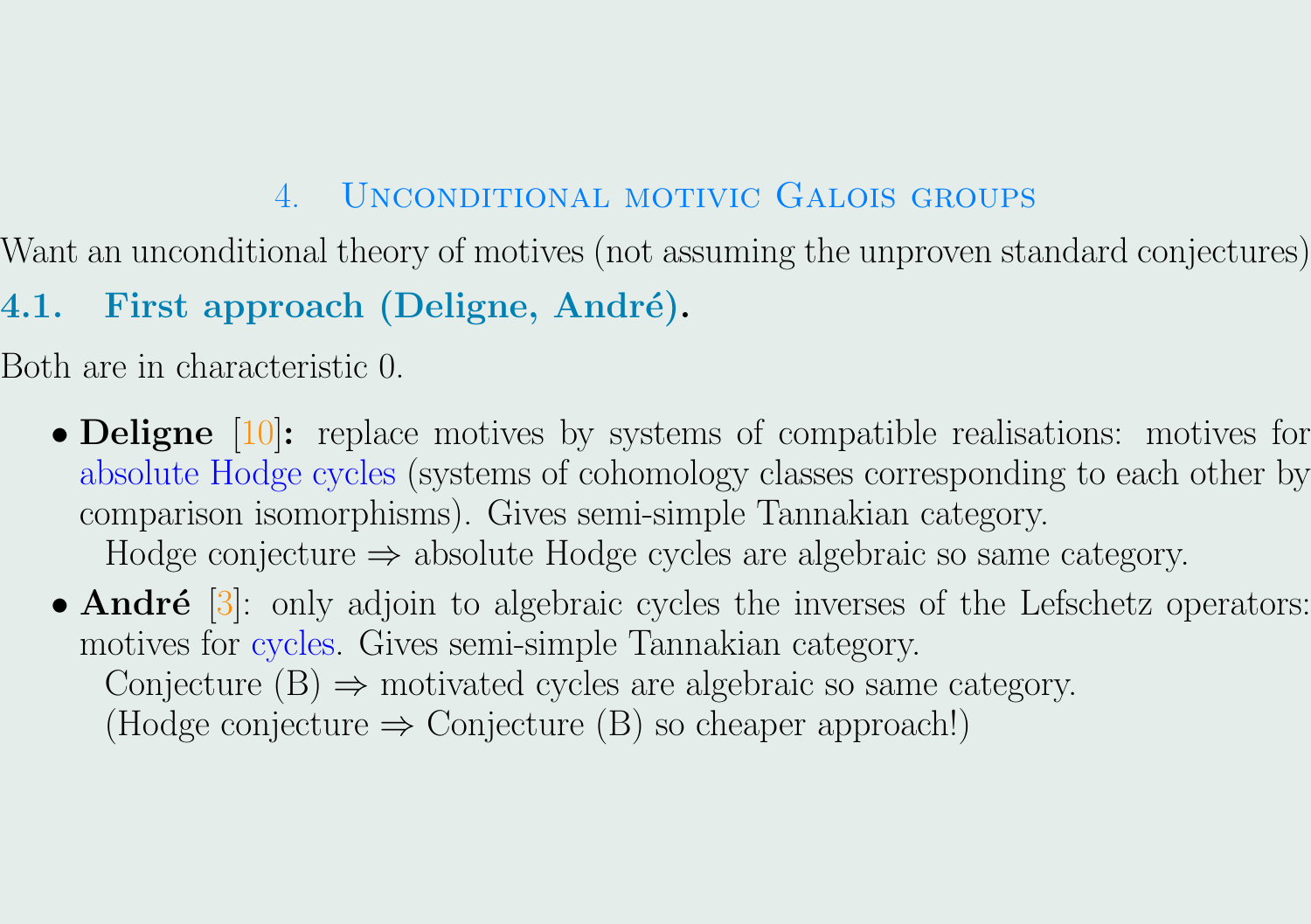A abelian variety over number field:

- **Theorem 5** (Deligne [\[9\]](#page-19-0)). Every Hodge cycle on A is absolutely Hodge.
- **Corollary 2.** Tate conjecture  $\Rightarrow$  Hodge conjecture on A.

Better:

**Theorem 6** (André [\[3\]](#page-19-0)). Every Hodge cycle on A is motivated.

**Corollary 3.** Conjecture (B) for abelian fibrations on curves  $\Rightarrow$  Hodge conjecture on A.

Tannakian arguments:

- **Theorem 7** (Milne [\[23\]](#page-19-0)). Hodge conjecture for complex CM abelian varieties  $\Rightarrow$  Tate conjecture for all abelian varieties over a finite field.
- **Theorem 8** (André [\[4\]](#page-19-0)). A abelian variety over a finite field: every Tate cycle is motivated.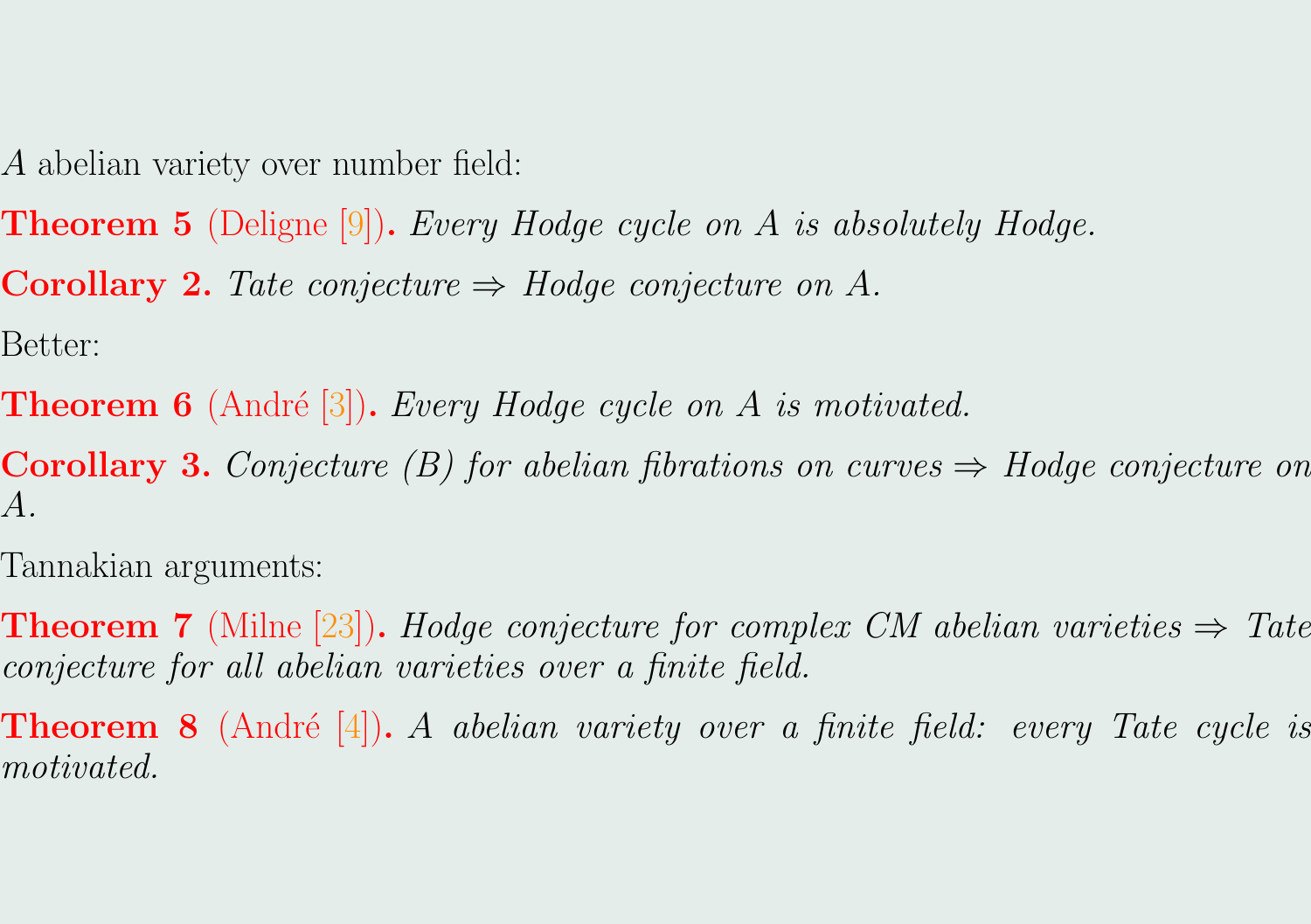## <span id="page-12-0"></span>4.2. Second approach  $(Andr\acute{e}-K)$ : tensor sections.

A pseudo-abelian Q-linear category,  $\mathcal R$  Kelly radical of  $\mathcal A$  (like Jacobson radical of rings): smallest ideal such that  $A/R$  semi-simple.

If A tensor category, R may or may not be stable under  $\otimes$ . True e.g. if A Tannakian.

**Theorem 9** (André-K [\[6\]](#page-19-0)). Suppose that  $\mathcal{R}$  is  $\otimes$ -ideal,  $\mathcal{A}(1,1) = \mathbf{Q}$  and  $\mathcal{R}(M,M)$ nilpotent ideal of  $A(M, M)$  for all M. Then the projection functor

$$
\mathcal{A}\to\mathcal{A/R}
$$

has tensor sections, and any two are tensor-conjugate.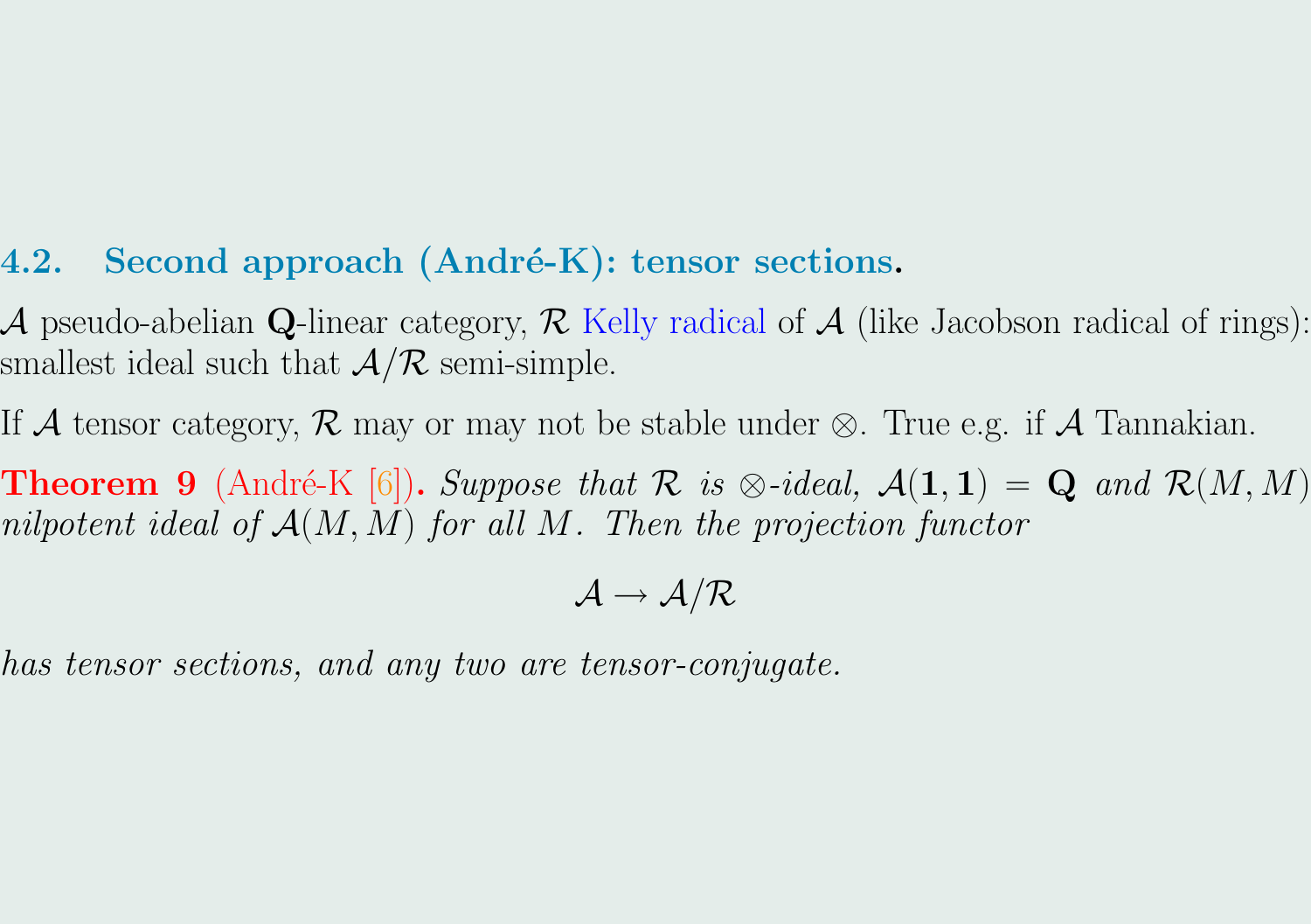## Application:

H classical Weil cohomology,

 $\mathcal{A}=\text{Mot}^\pm_H(k,\mathbf{Q})$ :=  $\{M \in \text{Mot}_H(k, \mathbf{Q}) \mid \text{ sum of even Kümneth projectors of } M \text{ algebraic}\}.$ 

Then  $\mathcal A$  satisfies assumptions of Theorem [9:](#page-12-0) in characteristic 0 by comparison isomorphisms, in characteristic  $p$  by Weil conjectures.

**Theorem 10** (André-K [\[5\]](#page-19-0)). a)  $\text{Mot}_{num}^{\pm} := Im(\text{Mot}_{H}^{\pm} \rightarrow \text{Mot}_{num})$  independent of H. b) Can modify commutativity constraints in  $\text{Mot}_{H}^{\pm}$  and  $\text{Mot}_{num}^{\pm}$ , yielding  $\widetilde{\text{Mot}}_{H}^{\pm}$  and  $\widetilde{\widetilde{\mathrm{Mot}}}_{\mathrm{num}}^{\pm}$ .

c) Projection functor  $\widetilde{\text{Mot}}_H^{\pm} \to \widetilde{\text{Mot}}_{\text{num}}^{\pm}$  has tensor sections  $\sigma$ ; any two are tensorconjugate.



Variant with

 $\text{Mot}_{H}^{*}(k, \mathbf{Q}) := \{ M \in \text{Mot}_{H}(k, \mathbf{Q}) \mid \text{ all Künneth projectors of } M \text{ algebraic} \}.$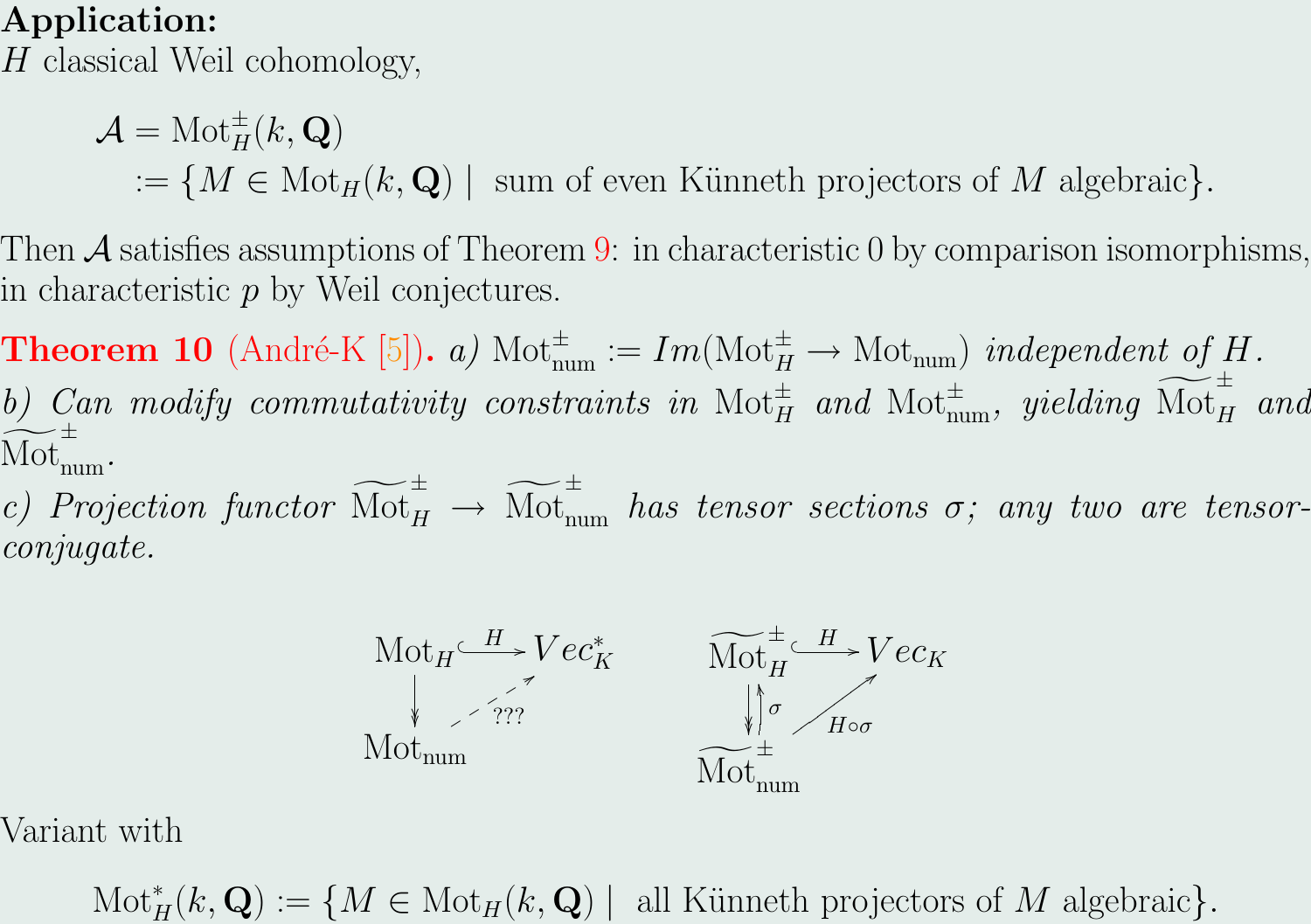## 5. Description of motivic Galois groups

Assume all conjectures (standard, Hodge, Tate).

# 5.1. In general:

Short exact sequence

$$
1 \to GMot_{\bar{k}} \to GMot_k \to G_k \to 1
$$

Last morphism:  $G_k$  corresponds to motives of 0-dimensional varieties (Artin motives). The group  $GMot_{\bar{k}}$  is connected, hence  $= GMot_{k}^{0}$ .

If  $k \subseteq k'$ ,  $GMot_{k'}^0 \longrightarrow GMot_k^0$  (but not iso unless  $k'/k$  algebraic: otherwise, "more" elliptic curves over  $k'$  than over  $k$ ).

Conjecture  $(C) \Rightarrow$  weight grading on Mot<sub>num</sub>  $\iff$  central homomorphism

$$
w: \mathbb{G}_m \to GMot_k.
$$

On the other hand, Lefschetz motive gives homomorphism

$$
t: GMot_k \to \mathbb{G}_m
$$

and  $t \circ w = 2$  (-2 with Grothendieck's conventions).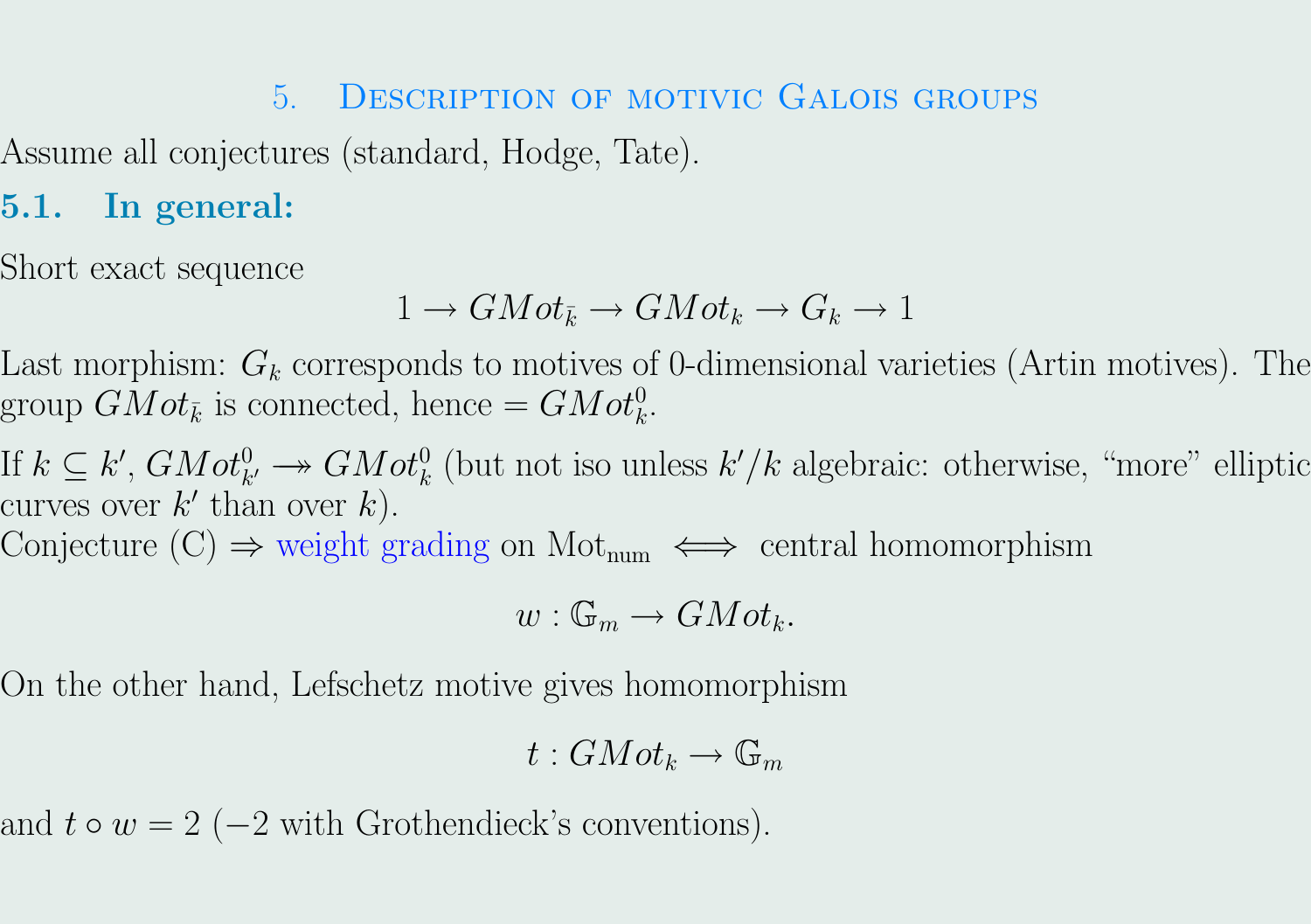#### 5.2. Over a finite field:

- **Theorem 11** (cf. [\[22\]](#page-19-0)). a) Mot<sub>num</sub> generated by Artin motives and motives of abelian varieties.
- b) Essential image of  $\tilde{H}_l$ : l-adic representations of  $G_k$  whose eigenvalues are Weil numbers.
- Uses Honda's theorem [\[16\]](#page-19-0): every Weil orbit corresponds to an abelian variety.
- **Corollary 4.** GMot<sub>k</sub><sup>0</sup> = group of multiplicative type determined by action of  $G_Q$  on Weil numbers.
- Even though Mot<sub>num</sub> not neutral,  $GMot_k^0$  abelian so situation not so bad!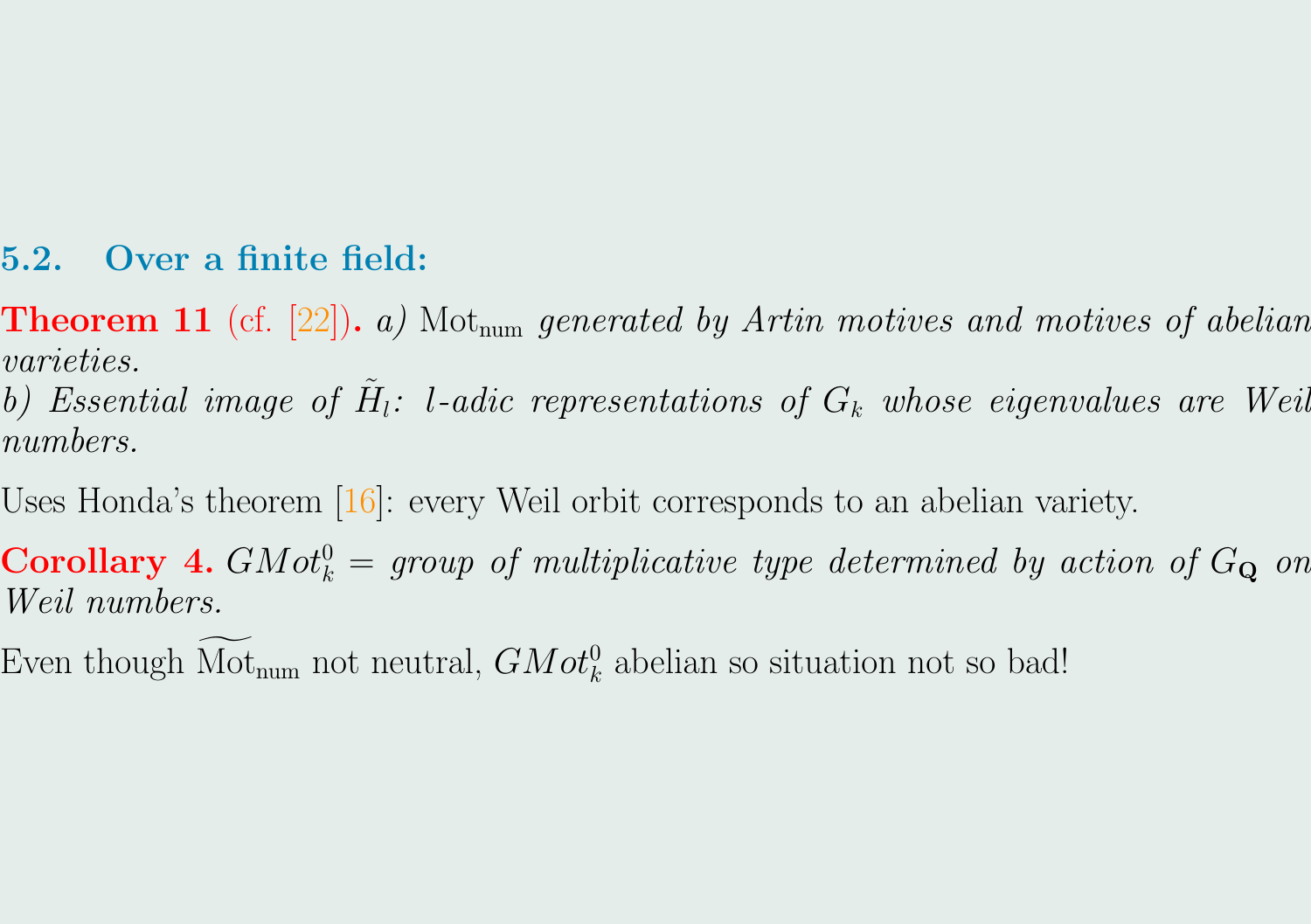#### 5.3. Over a number field:

 $S := (GMot_k^0)^{ab}$ : the Serre protorus: describe its character group  $X(S)$ :

$$
\mathbf{Q}^{cm} = \bigcup \{ E \mid E \text{ CM number field} \}
$$

Complex conjugation c central in  $Gal(\mathbf{Q}^{cm}/\mathbf{Q})$  (largest Galois subfield of  $\bar{\mathbf{Q}}$  with this property).

**Definition 4.**  $f : Gal(\mathbf{Q}^{cm}/\mathbf{Q}) \to \mathbf{Z}$  CM type if  $f(s) + f(cs)$  independent of s.  $G_{\mathbf{Q}}$  acts on CM types by  $\tau f(s) = f(\tau s)$ .

**Theorem 12** ([\[24\]](#page-19-0)).  $X(S) = \mathbf{Z}[CM \text{ types}].$ 

Can also describe the centre C of  $GMot_k^0$  (pro-isogenous to S), etc.: cf. [\[25\]](#page-19-0).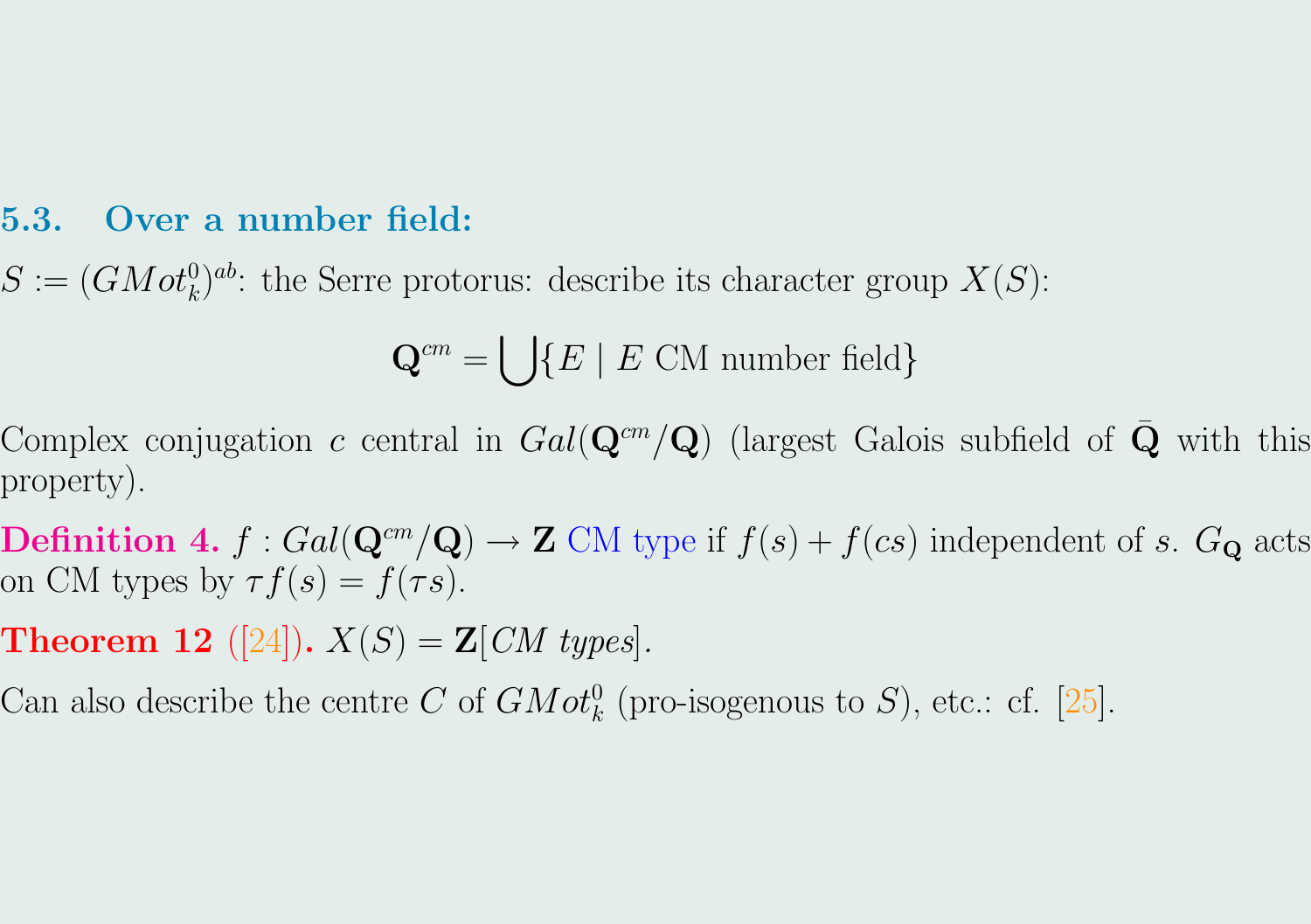# 6. MIXED (TATE) MOTIVES

Expect Tannakian category of mixed motives

 $\text{Mot}_{num}(k, \mathbf{Q}) \subset \text{MMot}(k, \mathbf{Q})$ 

with socle  $\text{Mot}_{\text{num}}(k, \mathbf{Q})$ , classifying non smooth projective varieties. Corresponding motivic Galois group extension of  $GMot_k$  by a pro-unipotent group (or gerbe).

Constructions of MMot:

- Conjecturally, heart of "motivic *t*-structure" on  $DM$  (Deligne, Beilinson: cf. Hanamura [\[15\]](#page-19-0)).
- In characteristic 0: explicit category constructed by Nori.
- Over a finite field: Tate conjecture  $\Rightarrow$  Mot<sub>num</sub> = MMot (cf. [\[22\]](#page-19-0)).
- Can settle for subcategory: mixed Tate motives  $TMMot_k$ . Exists unconditionally if k number field (cf. Levine's talk and [\[21\]](#page-19-0)).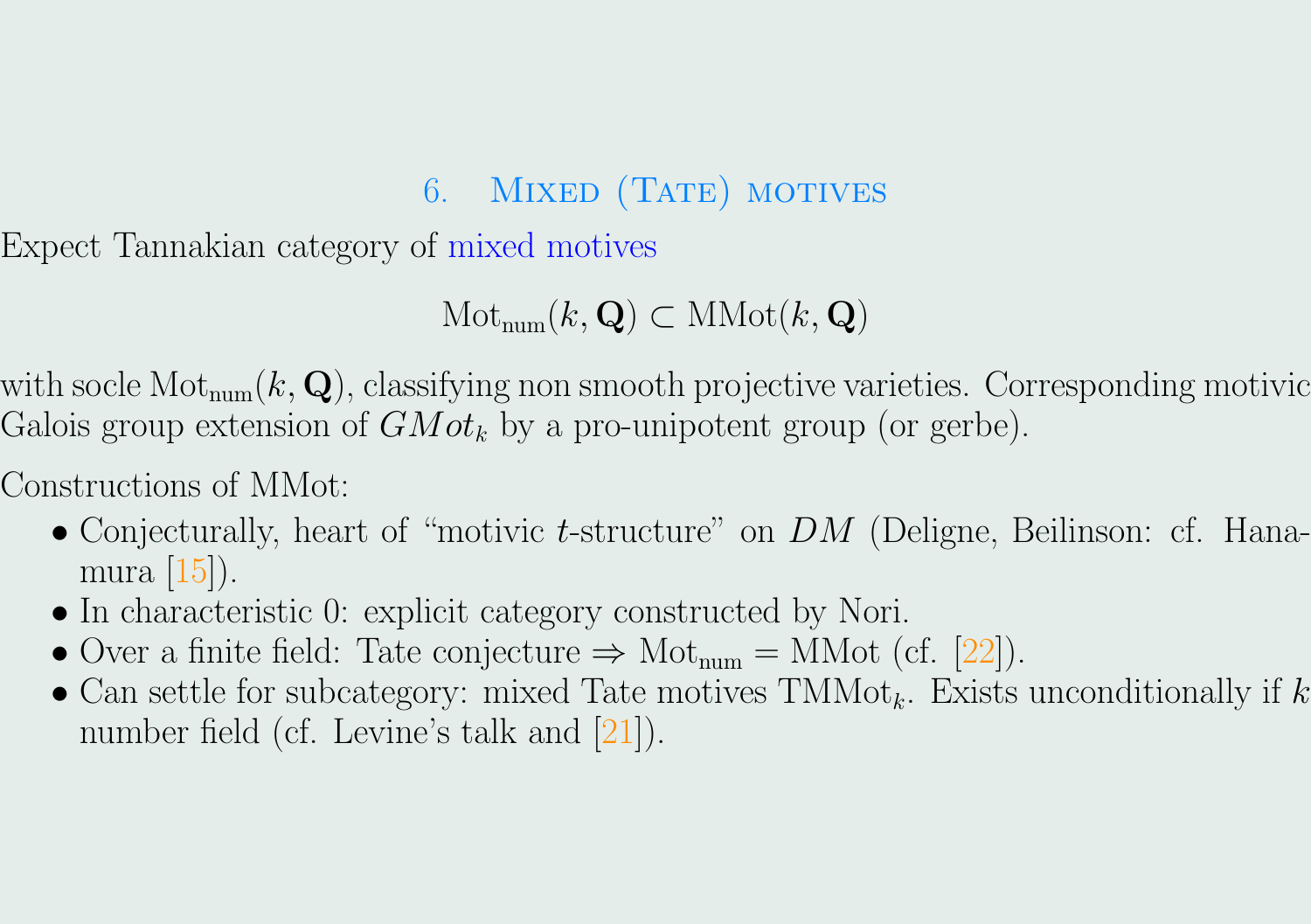- **Goncharov** [\[12\]](#page-19-0): TMMot<sub>z</sub> (mixed Tate motives over **Z**) defined as full subcategory of  $TMMot_{\mathbf{Q}}$  by non-ramification conditions.
- Γ the motivic Galois group corresponding to TMMot<sub>z</sub>: Proreductive quotient of Γ is  $\mathbb{G}_m$ (see above).
- **Theorem 13** (Goncharov [\[12\]](#page-19-0)). Action of  $\mathbb{G}_m$  on prounipotent kernel U yields a grading on  $Lie(U)$ : for this grading,  $Lie(U)$  is free with one generator in every odd degree  $<-3.$